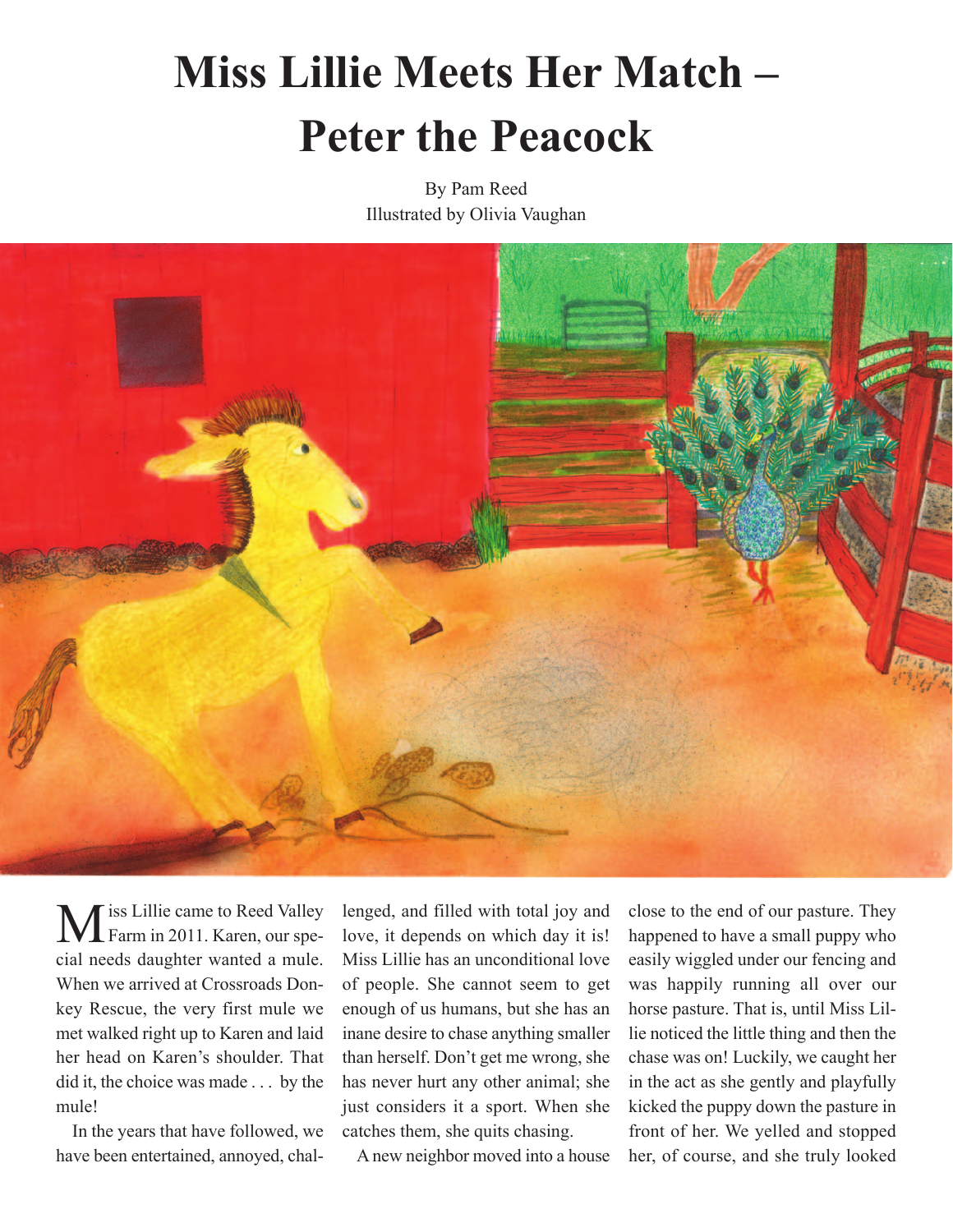guilty and sorry about it; but I think she was faking the sorry part. Meeting the new neighbors with their muddy and shaking puppy in our hands wasn't our plan; I think a plate of cookies would have been better.

 Our horse herd is regularly allowed in our farm's front yard to graze. When our new septic system was installed, we decided to replace the grass with hay. From the road you can't really tell the difference as it's green. We believe it's a win-win as we feed our herd and we get to mow a lot less often!

 Our friends stopped by as the horses were grazing and we were having a good time with them, which is probably why I didn't think about what I was doing. Our Mastiff, Goliath, asked to come out of the house. I just simply walked up to the door and opened it to let him out while I finished talking to my friend. Goliath no more than hit the yard when Lillie perked up her ears and put her hooves into action. The race was on! Goliath ran around and around the house as I stood on the back porch calling his name trying to get him back into the safety of the house. The second time around, the horses and donkey decided that it looked like a lot of fun and joined in the fray. All of a sudden, I'm trying to save our poor Goliath from six equines chasing him around and around and around! After about five or six rounds, Goliath finally realized that I was yelling his name. He ran up onto the porch and came immediately into the house. That was a

few years ago; but he still exits the back door, looks each way to make sure they are in the pasture, and then leaves the porch for the yard.

 Miss Lillie also likes to be the center of attention, sharing affection isn't on her mule menu. Zoe, our boss mare, was lying down in the pasture. My husband, Wes, decided to go out and lie down with her. I'm not saying I recommend this, but Wes does it all the time as he knows our herd. Lillie noticed and watched for a few minutes, then she crept forward one step at a time until she was standing with her hooves between his feet. Equines "talk" all day long with their body language. Wes used his body language when he placed his feet on Lillie's hooves, and she backed away so that he could stand up. He then petted her neck as she wasn't naughty, just asking for love.

 Our peacocks normally avoid the pasture area, but one summer day, Peter decided to check it out as he flew and landed next to the round pen by the barn. Lillie spotted him immediately and thought her chase was on. What she didn't expect was Peter's response to her arrival. He didn't fly away, he opened up his display and shook his feathers at her. If you have ever been around peacocks, you know the very loud rustling sound that they make. Lillie came to a screeching halt leaving deep trenches in the dirt behind her. I believe our mouths were open and dropping by the minute. We were all prepared to yell at Lillie, but quickly discovered that Peter didn't need our help; he was extremely capable of controlling Lillie all by himself!

 We had a strong desire to bring a miniature donkey to our farm but had always been in fear that Lillie would hurt one; so, had put it off for a couple of years. Because of what we witnessed with Peter, we decided to give it a try. We adopted Miss Lillie from Crossroads Donkey Rescue, so we contacted them about a miniature donkey. They found one in a kill pen in Kentucky. We wanted him and they transported Tator Tot to Michigan. It was the first equine that we bought without meeting them and checking out their personality first, so of course we were a little nervous. We met the horse trailer as it arrived at our farm. When Tator Tot was unloaded, he walked right over to me and started rubbing the side of his face against my leg. I looked at my husband and said "You know what? I think we are all going to be just fine!"

 Oh, yes, Miss Lillie felt the need to chase him for a short time. Because Tator Tot was only two, he had so much youthful energy and speed that she couldn't catch him. It wasn't long before she decided to give up and accept him as the newest member of the herd. Many times, we catch Lillie and Tator Tot playing together in the pasture . . . just the two of them. She decided that he's alright. We are so thankful that Peter showed us how to make our dreams come true by letting us know that Miss Lillie can be a good girl.

**Western Mule Magazine 417-859-6853**